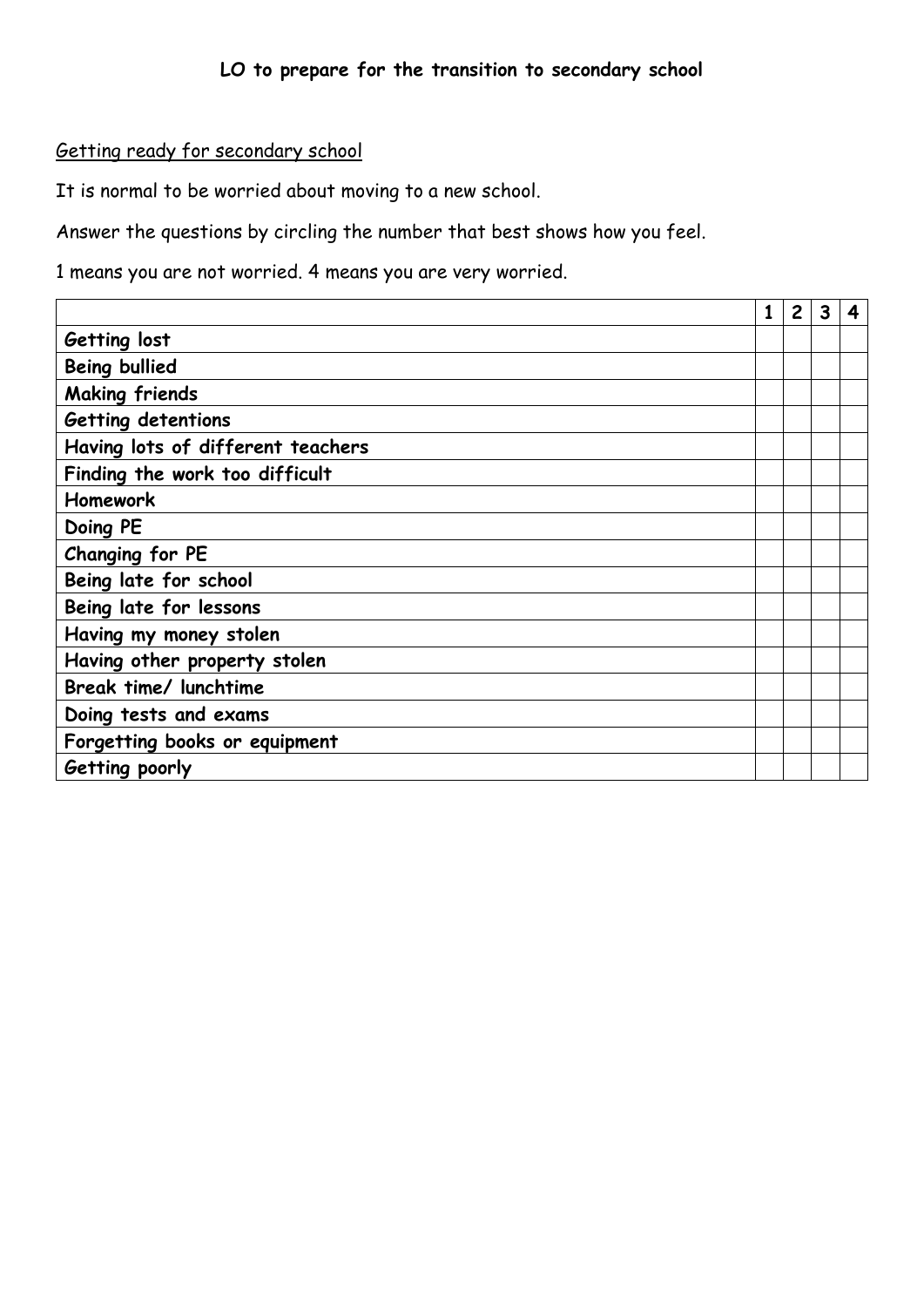# Saying goodbye

Saying goodbye to school will be a bit different this year.

Here are some ideas that you can to do.

- Write a card of thanks
- Plant a tree
- Make a memory book
- Design a 'leavers' calendar
- Design and paint a commemorative piece of artwork

# **My Farewell Plan**

| Three things I will do to say goodbye |                            |                                  |  |  |
|---------------------------------------|----------------------------|----------------------------------|--|--|
|                                       | What do I need to do this? | Who else can help me and<br>how? |  |  |
| 1.                                    |                            |                                  |  |  |
|                                       |                            |                                  |  |  |
|                                       |                            |                                  |  |  |
|                                       |                            |                                  |  |  |
|                                       |                            |                                  |  |  |
| 2.                                    |                            |                                  |  |  |
|                                       |                            |                                  |  |  |
|                                       |                            |                                  |  |  |
|                                       |                            |                                  |  |  |
|                                       |                            |                                  |  |  |
| 3.                                    |                            |                                  |  |  |
|                                       |                            |                                  |  |  |
|                                       |                            |                                  |  |  |
|                                       |                            |                                  |  |  |
|                                       |                            |                                  |  |  |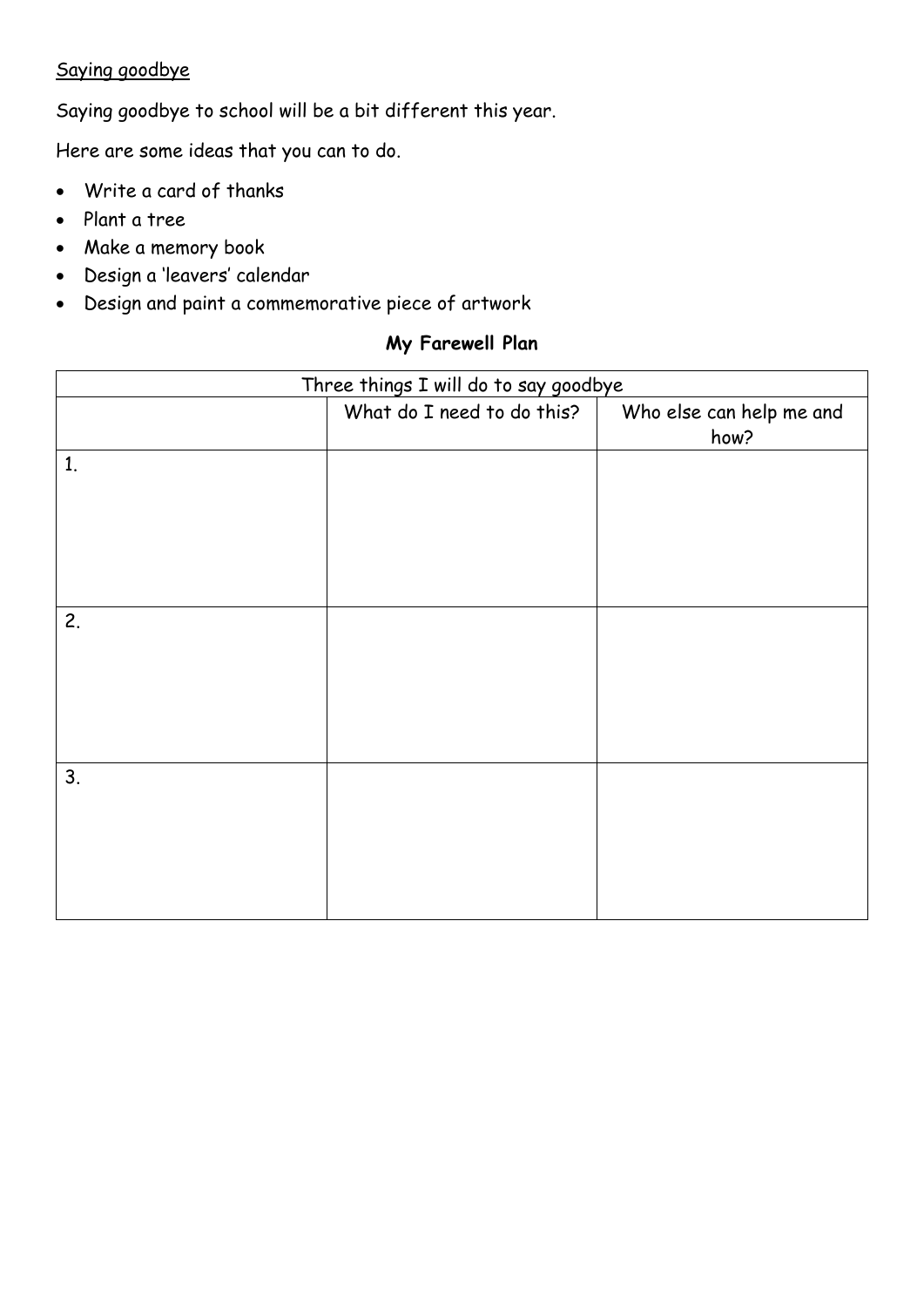# Thinking and feeling

### How do you feel about starting at your new school?

#### Prompts:

- Getting to school
- Meeting new teachers
- Making new friends
- Homework
- Getting lost in the building
- Following a timetable
- The uniform
- Older students
- PE lessons
- Strict teachers
- Being on time
- Learning new subjects
- Being able to do the work
- Getting bullied
- School rules

| Things I am excited about | Things I am nervous about |  |
|---------------------------|---------------------------|--|
|                           |                           |  |
|                           |                           |  |
|                           |                           |  |
|                           |                           |  |
|                           |                           |  |
|                           |                           |  |
|                           |                           |  |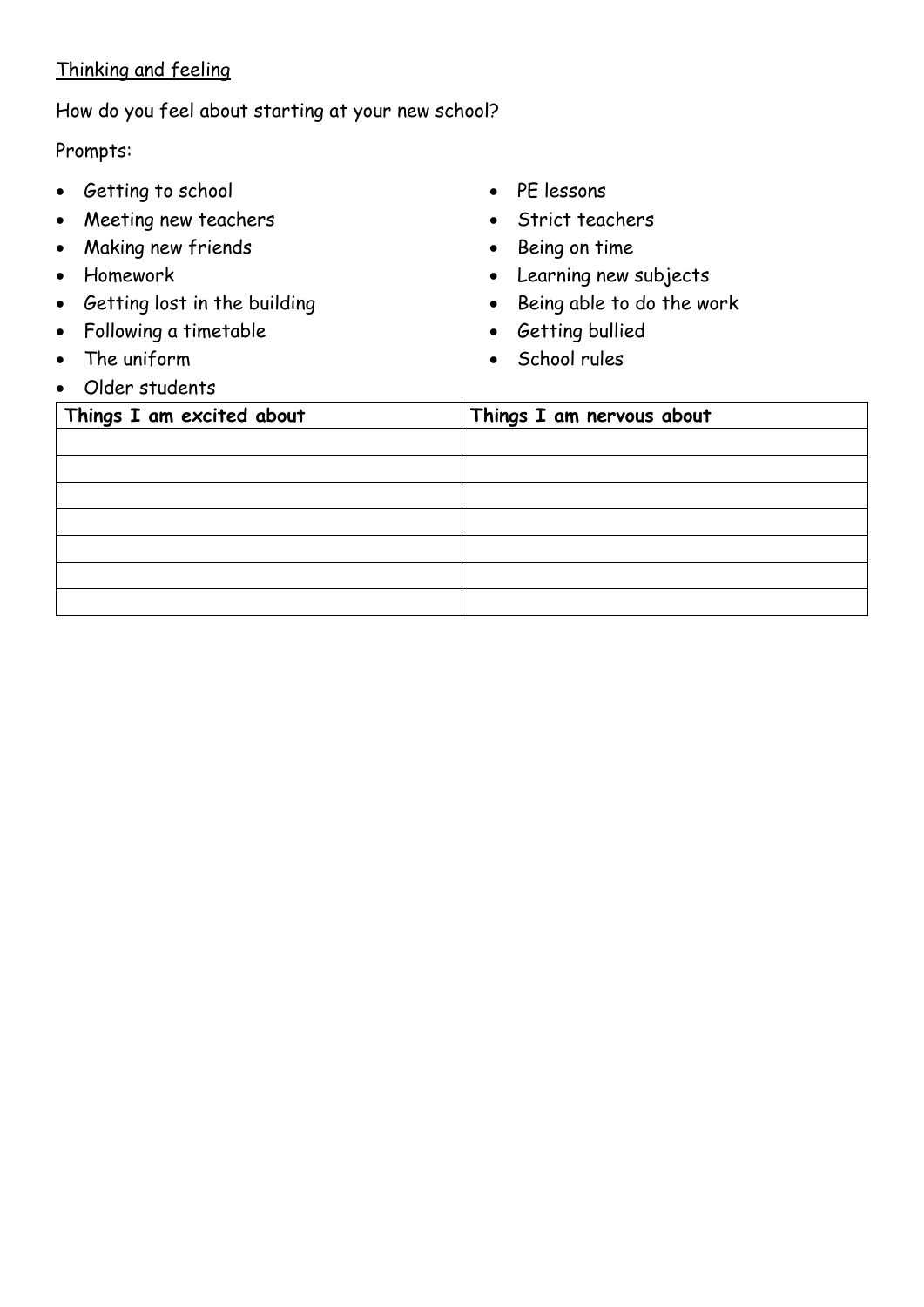# Scaling activity

# How worried am I about changing schools? 1 2 3 4 5 6 7 8 9 10 1 = very worried 5 = quite worried 10 = not worried I am \_\_\_\_\_\_\_ on the scale. I am at this point because \_\_\_\_\_\_\_\_\_\_\_\_\_\_\_\_\_\_\_\_\_\_\_\_\_\_\_\_\_\_\_\_\_\_\_\_\_\_\_\_\_\_\_\_\_\_\_\_\_\_\_\_\_\_\_\_\_\_\_\_\_\_\_\_\_\_\_\_\_

\_\_\_\_\_\_\_\_\_\_\_\_\_\_\_\_\_\_\_\_\_\_\_\_\_\_\_\_\_\_\_\_\_\_\_\_\_\_\_\_\_\_\_\_\_\_\_\_\_\_\_\_\_\_\_\_\_\_\_\_\_\_\_\_\_\_\_\_\_

\_\_\_\_\_\_\_\_\_\_\_\_\_\_\_\_\_\_\_\_\_\_\_\_\_\_\_\_\_\_\_\_\_\_\_\_\_\_\_\_\_\_\_\_\_\_\_\_\_\_\_\_\_\_\_\_\_\_\_\_\_\_\_\_\_\_\_\_\_

\_\_\_\_\_\_\_\_\_\_\_\_\_\_\_\_\_\_\_\_\_\_\_\_\_\_\_\_\_\_\_\_\_\_\_\_\_\_\_\_\_\_\_\_\_\_\_\_\_\_\_\_\_\_\_\_\_\_\_\_\_\_\_\_\_\_\_\_\_ \_\_\_\_\_\_\_\_\_\_\_\_\_\_\_\_\_\_\_\_\_\_\_\_\_\_\_\_\_\_\_\_\_\_\_\_\_\_\_\_\_\_\_\_\_\_\_\_\_\_\_\_\_\_\_\_\_\_\_\_\_\_\_\_\_\_\_\_\_

| I would like to be at ___ on the scale.  |  |
|------------------------------------------|--|
| To get there I need to do the following: |  |
| 1.                                       |  |
| 2.                                       |  |
| 3.                                       |  |
| 4.                                       |  |
| The people who can help me do this are:  |  |
|                                          |  |

I will know when I have moved up the scale because\_\_\_\_\_\_\_\_\_\_\_\_\_\_\_\_\_\_\_\_\_\_\_\_\_\_\_\_\_\_\_\_\_\_\_\_\_\_\_\_\_\_\_\_\_\_\_\_\_\_\_\_\_\_\_\_\_\_\_\_\_\_\_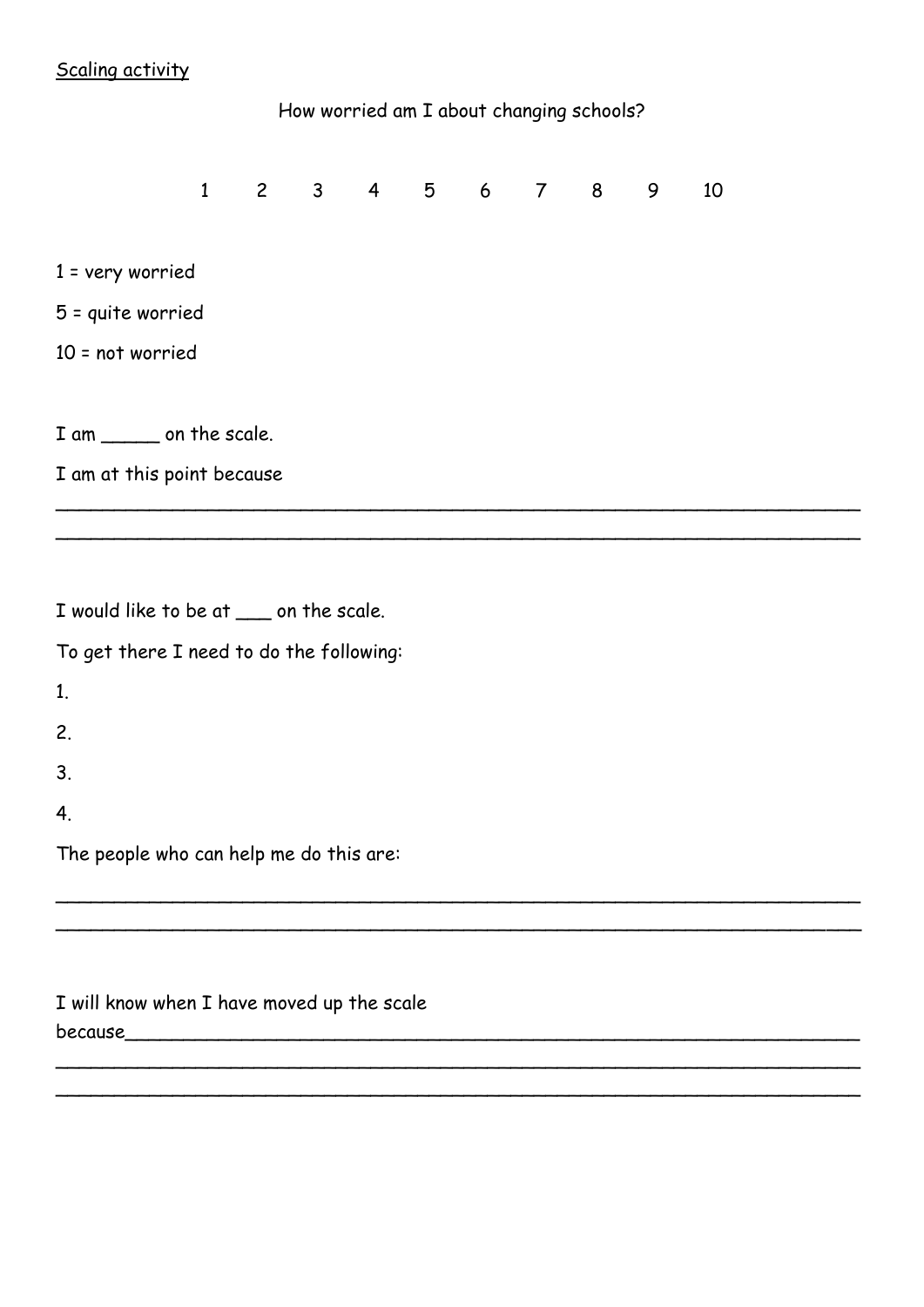# Changes we can cope with

Look at each of the changes that you will cope with in your new school. **Discuss** on your table and try to record ways you will cope with each change on the chart below.

| Changes               | Coping strategies                  |
|-----------------------|------------------------------------|
|                       | What can I do and who can help me? |
| Uniform               |                                    |
| Travelling to school  |                                    |
| Equipment             |                                    |
| Tutor group           |                                    |
| Finding my way around |                                    |
| Homework              |                                    |
| School rules          |                                    |
| Work issues           |                                    |